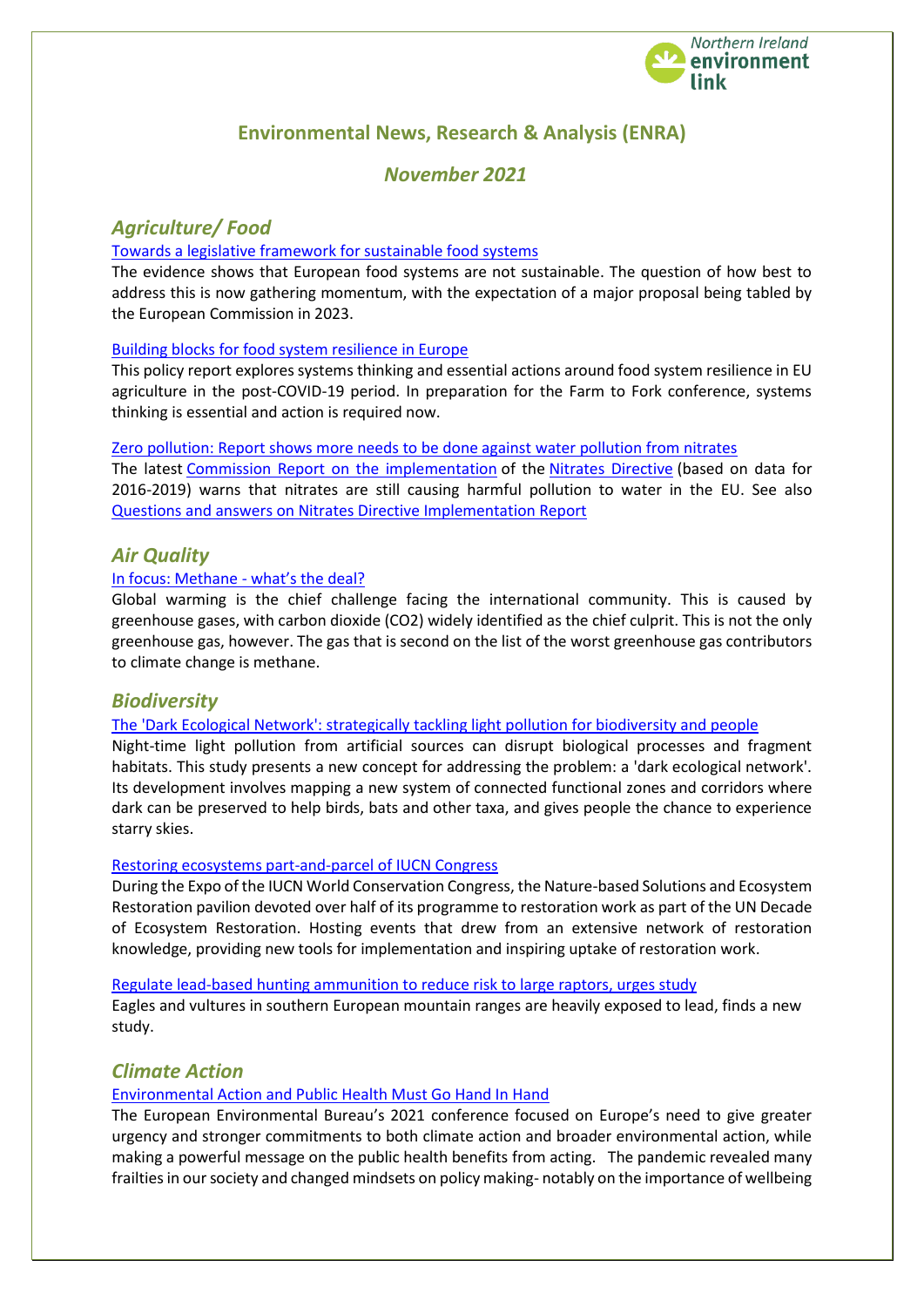and that climate and environmental action and public health are so intrinsically linked that the world should consider them collectively.

### [Methane: MEPs want binding target to bring double win for climate and health](https://www.europarl.europa.eu/news/en/press-room/20211014IPR14928/methane-meps-want-binding-target-to-bring-double-win-for-climate-and-health)

MEPs push for binding reduction targets on methane emissions to reach EU climate goals and improve air quality. In a resolution on the EU strategy to reduce methane emissions MEPs call on the Commission to propose binding measures and methane reduction targets for all sectors. The objective is to significantly reduce methane emissions in the EU by 2030 in line with the Paris Agreement. They also want a binding global agreement on methane at COP26 in Glasgow.

# *Covid-19*

### [10 Turning Points to Heal Our Society](https://meta.eeb.org/2021/10/07/10-turning-points-to-heal-our-society/)

The European Environmental Bureau (EEB) has released 'Turning Point', a new book that looks into a possible, post-pandemic future where people and nature can thrive together. The coronavirus pandemic has forced humankind to take a long, hard look at itself: two years in, the recognition is there that a return to 'normal' is not possible, because the 'old normal' was broken: we live on a finite planet with finite resources, yet live by the mantra of infinite growth. But what kind of change do we need four our society to heal?

### [Lesson from health impacts should drive EU Policies](https://meta.eeb.org/2021/10/07/lesson-from-health-impacts-should-drive-eu-policies/)

If the COVID-19 pandemic has taught us anything, it is that the environment and human health go hand in hand. Now is the moment for decision-makers to embrace environmental policies as health policies – for the better of people and the planet.

# *Energy*

### [Energy price crisis: the answer is more climate action, not less](https://meta.eeb.org/2021/10/21/energy-price-crisis-the-answer-is-more-climate-action-not-less/)

Skyrocketing gas prices, not EU climate policies, are to blame for the crisis on electricity prices hitting Europe. To break our dependence on imported fossil fuels and their volatile prices we must speed up the transition to renewables.

# [EU achieves 20-20-20 climate targets, 55 % emissions cut by 2030 reachable with more efforts and](https://www.eea.europa.eu/highlights/eu-achieves-20-20-20)  [policies](https://www.eea.europa.eu/highlights/eu-achieves-20-20-20)

The European Union (EU) achieved its three main climate and energy targets by 2020, according to a new European Environment Agency (EEA) assessment. The 2030 target of a 55 % reduction in net greenhouse gas emissions can be reached if additional efforts are made and new policies are adopted and implemented.

#### [The extra mile the EU needs to move away from gas boilers](https://meta.eeb.org/2021/10/21/the-extra-mile-the-eu-needs-to-move-away-from-gas-boilers/)

To protect citizens from soaring gas prices, EU governments must accelerate the deployment of renewable heating, a technology that is ready to replace gas boilers, but only affordable for a standard household in 8 EU countries. A new study reveals an extra €70 bn in public support would enable consumers to overcome the upfront for switching to heat pumps and solar thermal systems.

#### [Home is where the heat is](https://ec.europa.eu/environment/integration/research/newsalert/pdf/568na3_en-novel-model-simulates-uptake-of-renewable-heating-technologies.pdf)

Novel model simulates uptake of renewable heating technologies from behaviour and choice at a household level Researchers have applied a novel approach to modelling the uptake and replacement of heating technologies.

### [Building consensus on sustainable use of biomass for EU bioenergy](https://ieep.eu/news/building-consensus-on-sustainable-use-of-biomass-for-eu-bioenergy)

several stakeholders came together at a workshop to discuss sustainable biomass supply and the role of bioenergy in the EU going forward. But how much agreement can be established?

### EU Parliament - [Energy infrastructure: boost hydrogen and carbon capture, phase out natural gas](https://www.europarl.europa.eu/news/en/press-room/20210923IPR13404/energy-infrastructure-boost-hydrogen-and-carbon-capture-phase-out-natural-gas)

The updated rules to select which energy projects should be supported aim to make cross-border energy infrastructure sustainable and in line with the EU Green Deal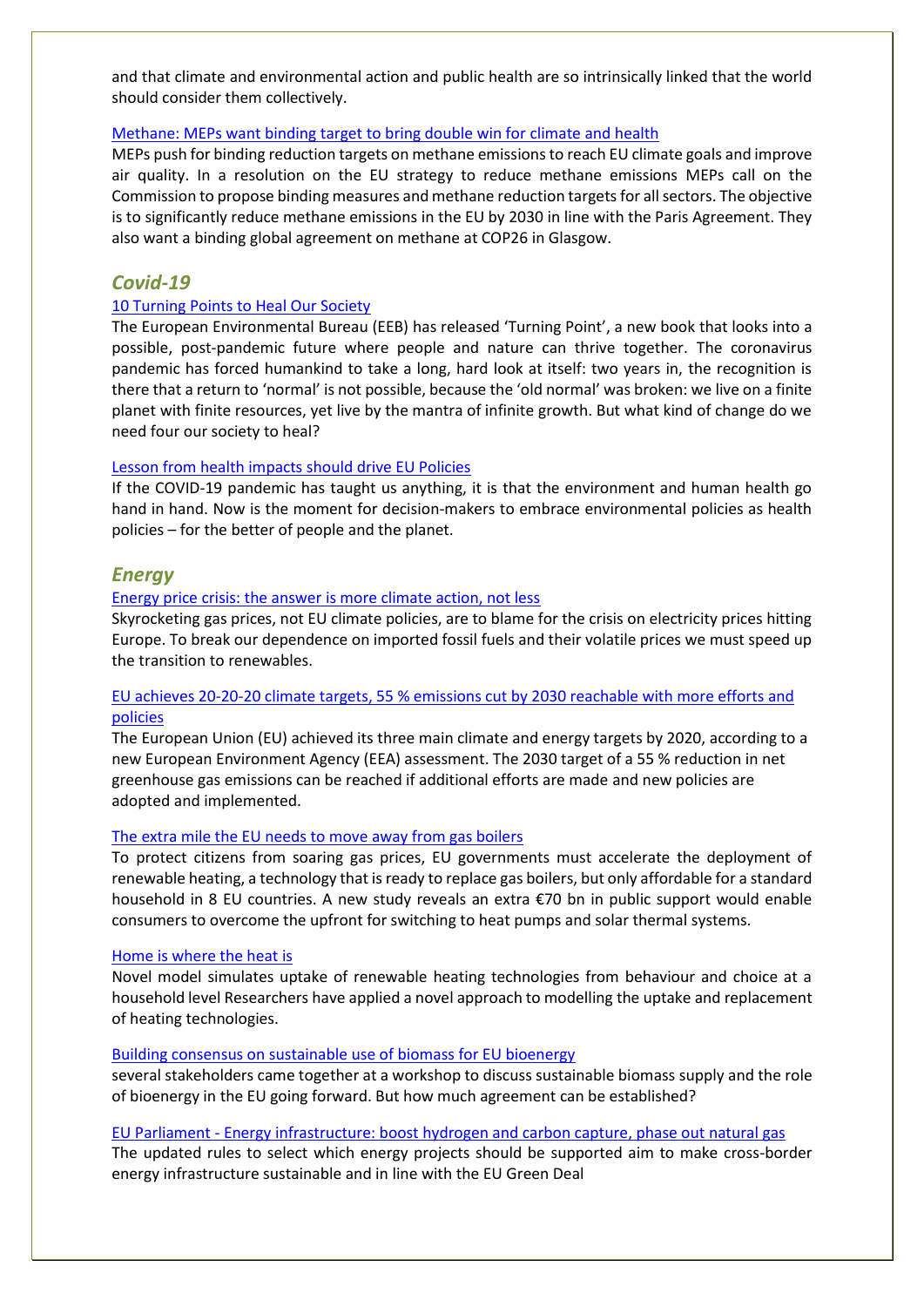#### [Commission publishes recommendation and guidelines on the energy efficiency first principle](https://ec.europa.eu/info/news/commission-publishes-recommendation-and-guidelines-energy-efficiency-first-principle-2021-sep-28_en)

The European Commission has published a new recommendation and guidelines on the energy efficiency first principle with a view to converting the concept from a principle into practice.

# *Forestry/ Woodland*

### [The EU Forest Strategy: Strengthening ecosystem services and forest management](https://www.iucn.org/news/europe/202110/eu-forest-strategy-strengthening-ecosystem-services-and-forest-management)

The new EU Forest Strategy has hit the forest headlines over the summer and in a timely online debate, policymakers from the EU Commission met with experts representing forest owners and managers, civil society and national policymakers to discuss what the strategy means for those it affects.

# *Freshwater/ Water*

[Commission must extend water pollution regulation to include pharmaceuticals, PFAS and](https://meta.eeb.org/2021/10/21/eu-commission-must-extend-water-pollution-regulation-to-include-pharmaceuticals-pfas-and-more-pesticides/) pesticides Europe's freshwaters are under pressure from a large number of toxic substances emitted by industry, households and agriculture - yet only a fraction of them are monitored. Now is the moment for the European Commission to better regulate the presence of forever chemicals, toxic pesticides and hormone-altering substances in water.

### [Pharmaceuticals and endocrine disruptors: transfer from water to land ecosystems](https://ec.europa.eu/environment/integration/research/newsalert/pdf/569na3_en-1323-aquatic-insects-transfer-pharmaceuticals-and-endocrine-disruptors_aquatic-to-terrestrial-ecosystems.pdf)

Pharmaceuticals and endocrine disruptors increasingly contaminate the world's freshwaters. New research provides direct evidence of their transfer from aquatic to terrestrial ecosystems via the consumption of aquatic insects by terrestrial predators such as spiders, birds and bats. This exposure may have negative impacts on the physiology and population dynamics of predators, suggesting a need for improved risk-assessment guidelines and practices.

### Climate change may be [a significant threat to world's fresh](https://ec.europa.eu/environment/integration/research/newsalert/pdf/568na1_en-climate-change-may-be-a-significant-threat-to-worlds-fresh-water-fish.pdf)-water fish

Climate change poses a major threat to global biodiversity, yet fresh-water fish have been largely overlooked in climate-change assessments. This study presents a comprehensive appraisal of the threat from potential climate extremes, covering both water flow and temperature, to the world's fresh-water fish.

#### [The River Game: Connecting Children and Youth to River through Edutainment](https://www.iucn.org/news/asia/202110/river-game-connecting-children-and-youth-river-through-edutainment)

It has often been discussed that children and youth need to be connected to nature for restoring the degraded river ecosystems meaningfully and sustainably. However, the ways of connecting them are sometimes designed without their participation

# *Funding*

### [Reforming the EU fiscal framework for people and nature](https://meta.eeb.org/2021/10/19/reforming-the-eu-fiscal-framework-for-people-and-nature/)

Fiscal Matters is working for the transition towards a wellbeing economy that works for people and nature. A reform of the EU fiscal framework could potentially boost investments in climate action, nature protection, social and gender justice, and a just transition and transformation.

### *Governance*

### Biodiversity footprints in [policy and decision-making: State of play and future opportunities](https://ieep.eu/publications/biodiversity-footprints-in-policy-and-decision-making-state-of-play-and-future-opportunities)

This briefing gives an overview of the state of knowledge and current application of biodiversity footprint methods and tools in the EU, and identifies key future needs and opportunities for using these methods to support more sustainable decision-making.

### [Strengthening biodiversity footprints](https://ieep.eu/news/strengthening-biodiversity-footprints)

What kind of information does the European Union need to get serious about implementing the Green New Deal? One critical aspect is finding out the impacts that its consumption and production is having on biodiversity, both at home and in other parts of the world: its biodiversity footprint.